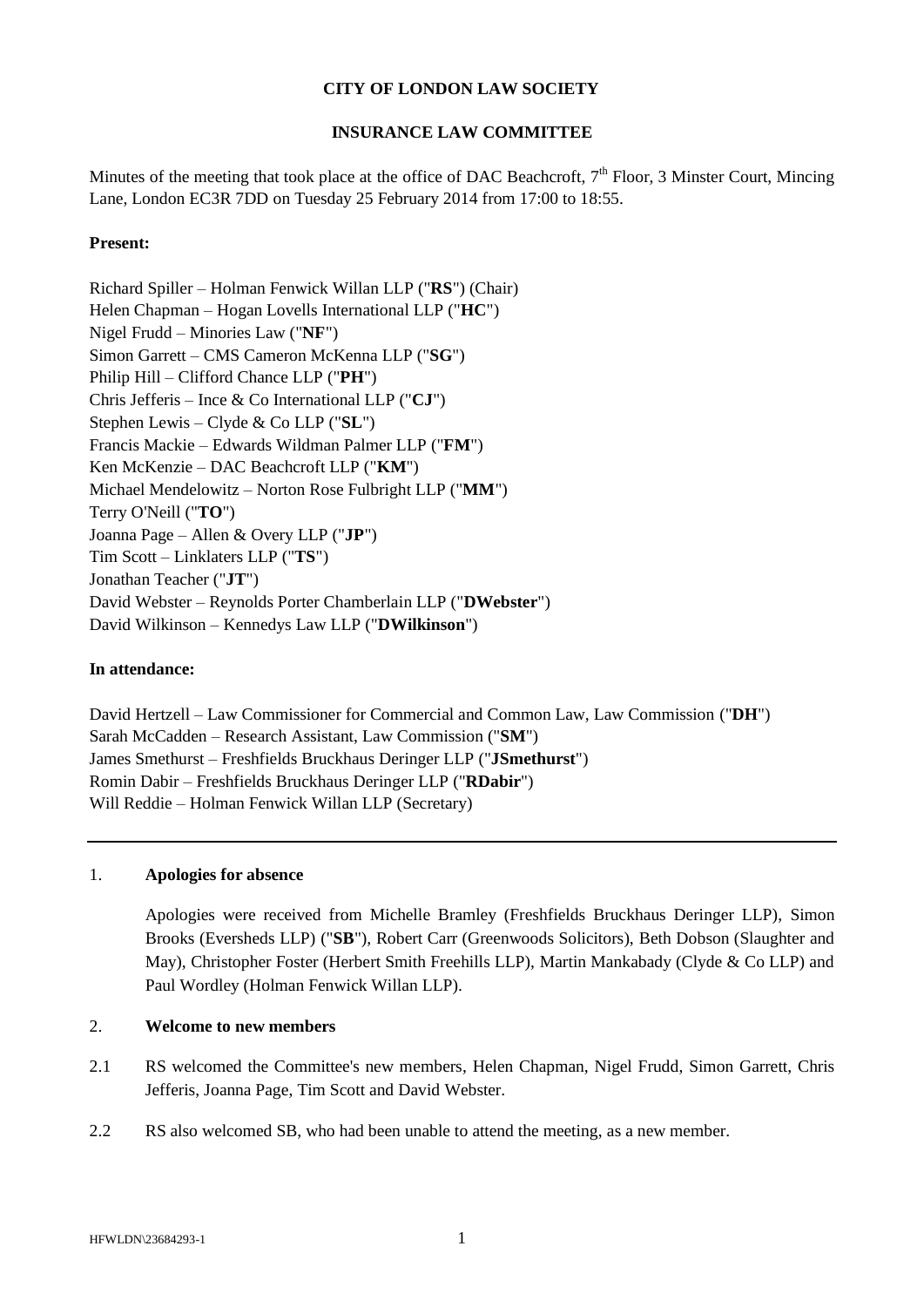### 3. **Approval of minutes of meeting of 3 December 2013**

RS reported that the minutes of the meeting of 3 December 2013 had not been finalised and would be circulated for approval at the next meeting.

### 4. **Matters arising from previous meetings**

### (a) Update on European Insurance Contract Law reform (Joanna Page)

- 4.1 JP gave the background to the European Commission's proposals. She explained that the European Contract Law initiative had become the Common European Sales Law initiative (which had not yet become law) and that the Insurance Contract Law was intended as a bolt-on to the Sales Law.
- 4.2 JP explained that the aim of these initiatives was to provide an easy way of achieving consistency of trade law throughout the EU. The common European law would create a system, sitting alongside the law of each member state, that counterparties could choose to use in place of the law of a member state.
- 4.3 JP stated that she was a member of the European Commission's Expert Group on European Insurance Contract Law, and would continue to be a member for another year. The Expert Group had been asked to analyse whether differences in the contract law of member states posed an obstacle to cross-border trade in insurance products. JP stated that the Expert Group had met on ten occasions during 2013 and had released its final report last month. *[The report was not available on the European Commission's website at the time of the meeting but is now available at: [http://ec.europa.eu/justice/contract/files/expert\\_groups/insurance/final\\_report\\_en.pdf\]](http://ec.europa.eu/justice/contract/files/expert_groups/insurance/final_report_en.pdf)*
- 4.4 JP stated that the Expert Group's report had found that, with regard to large risks, there were rarely any obstacles to cross border trade arising from differences in the contract law of member states, as although there were differences in the law of each member state, parties could choose which member state's law to use. The report considered that this was not as true in relation to mass risks, as the applicable law was generally required to be the law of the member state in which the policyholder was habitually resident. The report generally focussed on issues arising in relation to motor, life and PI insurance. JP expected the European Commission to issue a consultation paper in the third quarter of 2014.
- 4.5 JP reported that new members of the EU generally regarded a common European law as a way to tap into new markets, as companies in these member states would be able to use the common European law to launch products in member states that had more complicated systems. The Committee noted that English law was generally much simpler than the law of certain other member states.
- 4.6 JP also noted that the Law Society had concerns over the common European law because, as proposed, English law would be eroded. The Committee also discussed the investment that academics had made in achieving a common European law; it was considered that, although sensible ideas regarding a common system did exist, the proposals were not always workable.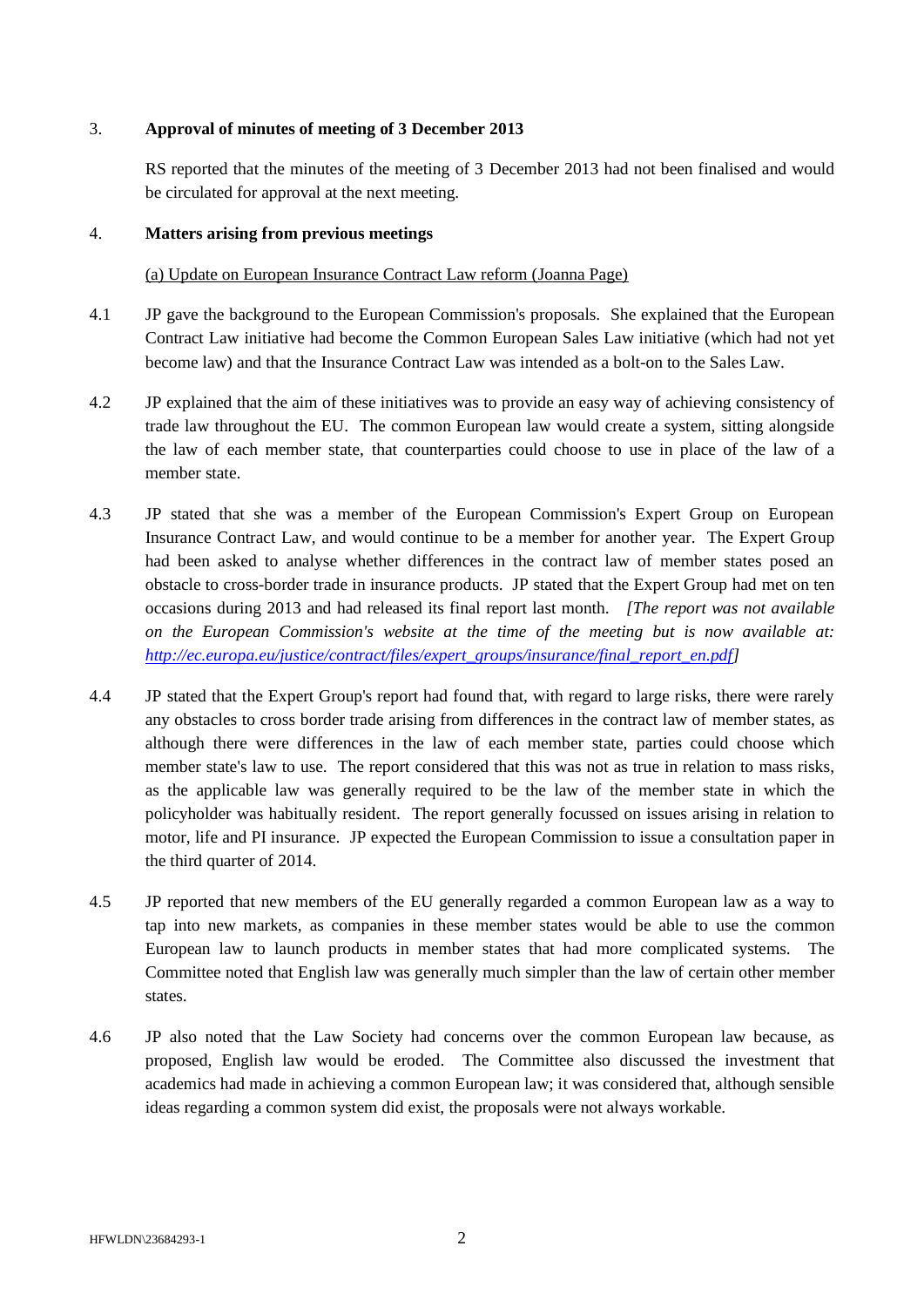### (b) Update on Solvency II Quick Fix Directive

- 4.7 RS stated that the main purpose of the Quick Fix Directive was to extend the dates from which Solvency II would apply and by which Solvency II had to be transposed into the law of each member state.
- 4.8 The Committee had no further comments on the Quick Fix Directive.

# 5. **Issues for discussion**

# (a) Draft Insurance Contracts Bill

- 5.1 RS welcomed DH and SM, and invited DH to discuss the feedback that he had received on the draft Bill.
- 5.2 DH explained that the Bill was very much a first draft, although he noted that there may not be much scope for making drafting changes, as the Bill had been prepared by a Parliamentary draftsman and there were certain rules and conventions relating to the drafting of Acts of Parliament.
- 5.3 DH stated that the Law Commission had proceeded only with those areas of reform where there was a strong majority view in favour of reform, so the draft Bill generally had strong support. The feedback he had received suggested that there were some (but not numerous) common concerns arising out of the draft Bill.
- 5.4 DH stated that the draft Bill did not contain clauses on warranties, contracting out and fraudulent claims. He hoped that these clauses would be available in the next few weeks.
- 5.5 DH provided an update on the timetable. The Bill needed to be introduced into Parliament by October at the latest, as it could not be carried across to the next Parliamentary session. In any event, DH would only have the use of the Parliamentary draftsman for a short while longer. The Law Commission still intended to use the uncontroversial procedure, so a special committee would review the Bill, which would generally be made up of experts rather than politicians.
- 5.6 DWilkinson asked how it would be decided whether the Bill was controversial or uncontroversial. DH explained that it would be by reference to whether the Bill was politically controversial or uncontroversial.
- 5.7 MM said that he was generally supportive of the clauses in the draft Bill and that they seemed to achieve the Law Commission's aims. He stated that he had two main comments to make on the draft Bill:

### 1. Definition of "insured"

(a) MM considered that the definition of "insured" in the current draft did not distinguish between (i) the party contracting with the insurer and (ii) the beneficiary of the policy, so greater clarity on the distinction was needed. He considered that there was a possible disconnect between the proposer of a policy and the policyholder. DH agreed with MM and stated that the defined term "proposer" would most likely be removed from the next version of the Bill.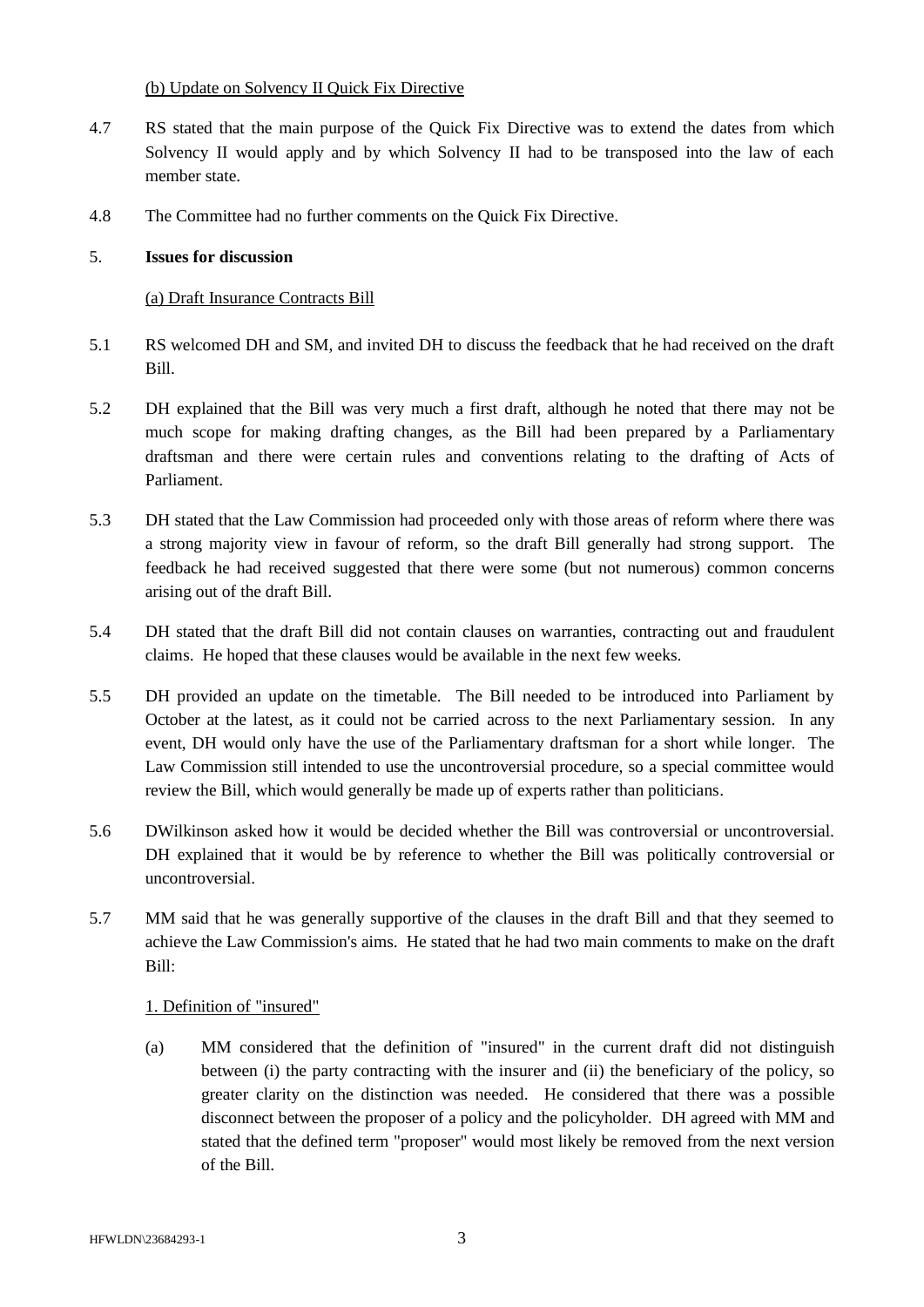### 2. Attribution of agent's knowledge to his principal

- (b) MM referred to clause 5(4) of the Bill and the attribution of a proposer's agent's knowledge to the proposer. MM considered a situation where information was not passed on to an insurer by a proposer (or, rather, by his agent on his behalf) in a way which amounted to fair presentation, but the agent who had the relevant information was in fraud of the proposer. MM considered that the agent's knowledge should not be attributed to the proposer in this situation, as the agent was acting fraudulently. MM believed that clause 5(4) should produce this result, as a reasonable search by a proposer of information held by its agent would not uncover the information because the agent was acting fraudulently.
- (c) RS noted that in an organisation that operated Chinese walls, the senior management may know information that the employee placing insurance did not. For example, the senior management may know information about a client as a result of a trading relationship, but the employee responsible for the organisation's insurance arrangements may not know this information. RS was unsure whether such information would, under clause 5(4), constitute information that would have been revealed by a reasonable search, but he did consider that there could be some members of senior management on other side of wall who would be deemed to know the information. RS suggested that knowledge should be attributed to the proposer only if the employee responsible for the organisation's insurance arrangements had such information and was not prevented from disclosing it by a Chinese wall.
- 5.8 DWilkinson agreed that the draft Bill reflected the Law Commission's proposals. He stated that he had two main points to make:

# 1. Knowledge of the insurer

- (a) DWilkinson considered that clauses 4 and 6 aimed to avoid a proposer dumping data on an insurer, as clause 4 required the proposer to give the insurer sufficient information in a reasonably clear and accessible manner, although JP considered that there would still be scope for disputes over proper disclosure. For example, where technical specifications were being disclosed, the amount of information that could be disclosed could be very large. DH agreed, and explained that whether acceptable disclosure had been given would turn on the facts.
- (b) DWilkinson noted that a proposer would not need to disclose things that were was known to an insurer. He questioned whether a proposer would be able to say that information that was on the internet did not need to be disclosed. DH agreed that the contents of the internet should not constitute information that was readily available or common knowledge, although he considered that this could become an accepted position in future. DH explained that he had been wary about being too specific in the Bill in order to prevent references or the stated position going out of date too quickly. For this reason, the term "common knowledge" had been taken from existing legislation.
- (c) DH explained that clause 6(3)(b) aimed to protect an underwriter from being deemed to know a wide range of things by requiring information that it was deemed to know to be "readily available".
- (d) MM considered that another issue regarding knowledge could arise where an insurer's underwriting department was unaware of information that an insured had told the claims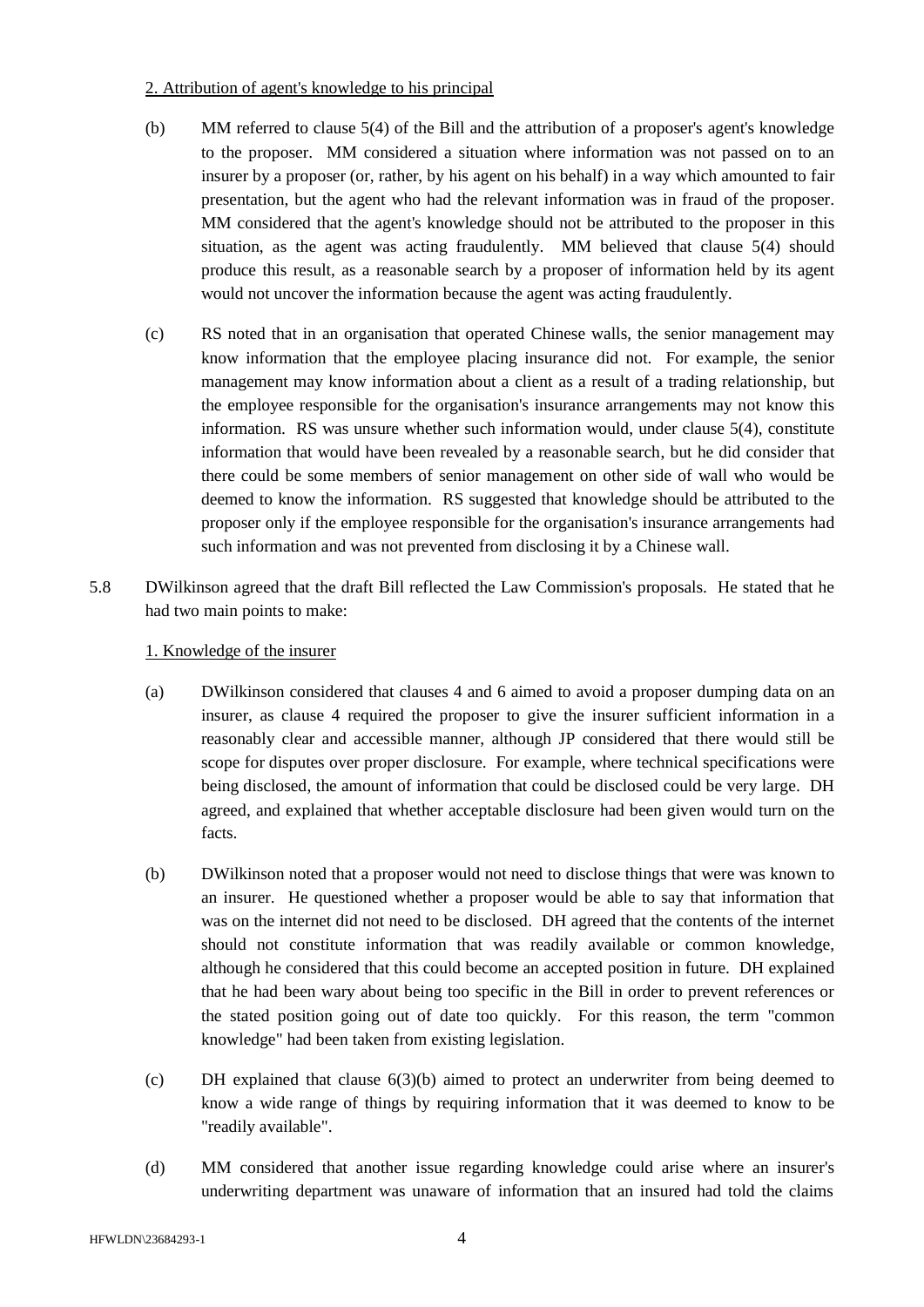department. He wondered whether the insurer or the insured should bear the risk in this situation, and considered that it would not be acceptable to hold that the underwriting department should have the knowledge of the claims department. DWilkinson agreed that this was also a practical problem, as even if the claims department had relevant information, it may have been received only shortly before the underwriting department accepted a risk.

#### 2. Proportionate remedies

- (e) DWilkinson also commented on the proportionate remedies contained in the Schedule. He wondered how underwriters would calculate the true premium that would have been charged had the undisclosed information been known. DH considered that the calculation of this premium would generally be driven by models, but that in some esoteric areas there may be scope for argument over the calculation.
- (f) DWilkinson also considered that paragraph 11 of the Schedule seemed to suggest that it would be possible for the insurer to pay 0% of a claim if £0 of premium had been charged in respect of a particular risk (i.e. a risk that the insurer did not know that it was accepting because the insured had not disclosed it) but £x would have been charged had the undisclosed information been known. DH explained that this formula was under review. MM noted that the same formula was contained in the Consumer Insurance (Disclosure and Representations) Act 2012.
- 5.9 RS said that the Lloyd's Market Association (the "**LMA**") had sent him some questions for the Committee to consider. RS put the following questions to the Committee:

*(1) Is the repeal of section 19 of the Marine Insurance Act 1906 (the "MIA") potentially hazardous?*

(a) The Committee was in favour of narrowing the information to information held by an agent on behalf of an insured. The effect of clause  $5(3)(b)$  of the draft Bill is to require the proposer to disclose information that is known by its agent (or the individuals at its agent), so section 19 will effectively be retained but in a narrower form. The Committee believed that a further change was needed to the Bill to provide that information held by an agent should only be attributed to an insured, and therefore disclosed to the insurer, if the agent acquired that information in the context of working on behalf of the insured in question.

*(2) Will the duty of fair presentation (in particular the second limb of clause 4(1)(a) of the draft Bill) lead to a material shift in the way the market operates?*

(b) It was noted that case law and market practice is that the insured and its agent to insurer are involved in a Q&A dialogue with the insurer to a much greater extent than is suggested by the MIA, even in a subscription market context. MM considered that the proposed duty of fair presentation encapsulates the current case law well by codifying the requirement for an underwriter to take an active role in the disclosure process. MM also noted that an average placement in the subscription market now consists of a much smaller number of insurers than used to be the case, so followers are in practice likely to review a potential risk and ask questions about it.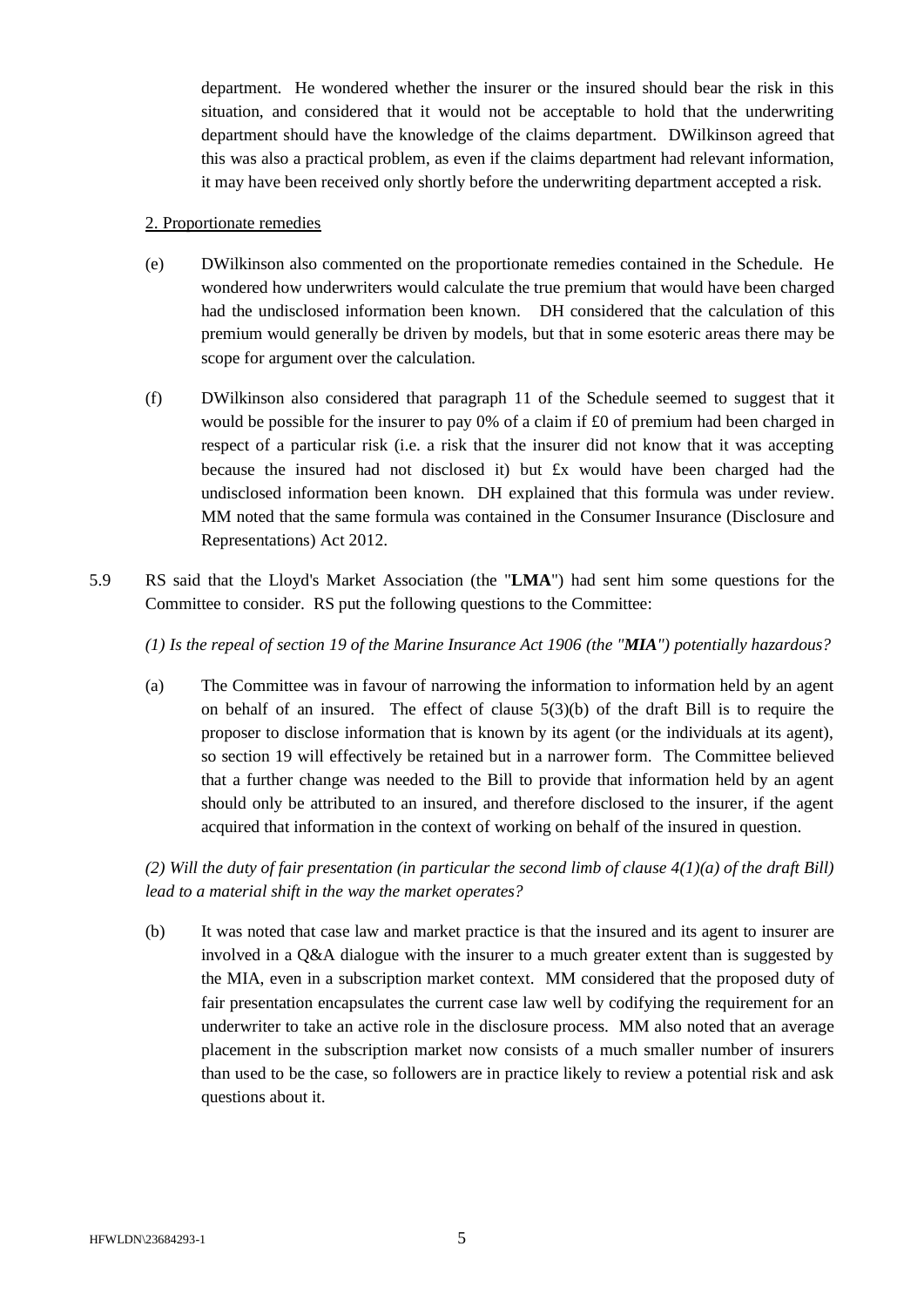*(3) How will the sections relating to knowledge (in particular clause 5) work in practice – e.g. flow of knowledge through a multinational group where the holding company is the insured? Or where a policy does not name all contractors, one-ship companies etc?* 

The Committee's view was that:

(c) Clause 6(1)(b), which stated that the proposer would not need to disclose information that the insurer knew, could give rise to problems relating to the flow of information through an organisation. For example, an insured may give information to the claims department that was relevant to a risk being considered by an underwriter, but there was no guarantee that this information would be passed on.

The Committee agreed that there should be a greater onus on insurers to ensure effective communication between claims and underwriting departments – and improved IT systems should deliver this – but the courts would need to take into account the fact that insureds may notify circumstances to the claims department at the same time as, or only very shortly before, the underwriter agreed to write the risk, leaving very little time for information to be passed on. It should be possible for large insured organisations (or groups with several subsidiaries) to put in place measures to ensure that relevant information was passed on.

- (d) There was an issue regarding large organisations, such as financial services groups, that operated Chinese walls e.g. between an commercial bank making loans and its investment bank trading debt, as the senior management of the commercial bank may know material information about a risk that was relevant but the employee placing the insurance may not. A potential solution to this issue could be to limit "knowledge" to what the individuals responsible for placing the insurance knew and were not prevented from knowing by Chinese walls required by regulation.
- (e) Clause 5 may prevent insurers pursuing non-disclosure claims against the holding company under a composite policy, as the duty to disclose would have been on the senior management of the relevant subsidiary.

*(4) Will significant amounts of litigation, issues on evidence etc, result from "proportionate remedies" for breach of the duty of fair presentation?*

- (f) DW considered that it was possible that proportionate remedies would give rise to litigation initially, but this would not be unusual following a change in the law or practice. However, TS noted that when a similar principle was introduced in Australia, that did not give rise to a large increase in litigation. TS and KM agreed that in the longer term there would be less litigation as there would be less need to pursue an all or nothing remedy, which was all that the law currently offered. It would be less likely that hopeless cases will be pursued.
- (g) MM considered that the risk of an increase in litigation may stem from underwriters taking a black and white view to the non-disclosure. When asked how the premium would have been adjusted had the unknown information been disclosed, an underwriter may say that he would not have written the risk at all or would have substantially increased the premium.
- (h) On the other hand, KM noted that underwriting was now much more model-driven than it used to be, so evidence that the premium would have increased would need to be obtained from the relevant models, but there would be bespoke risks where the pricing structures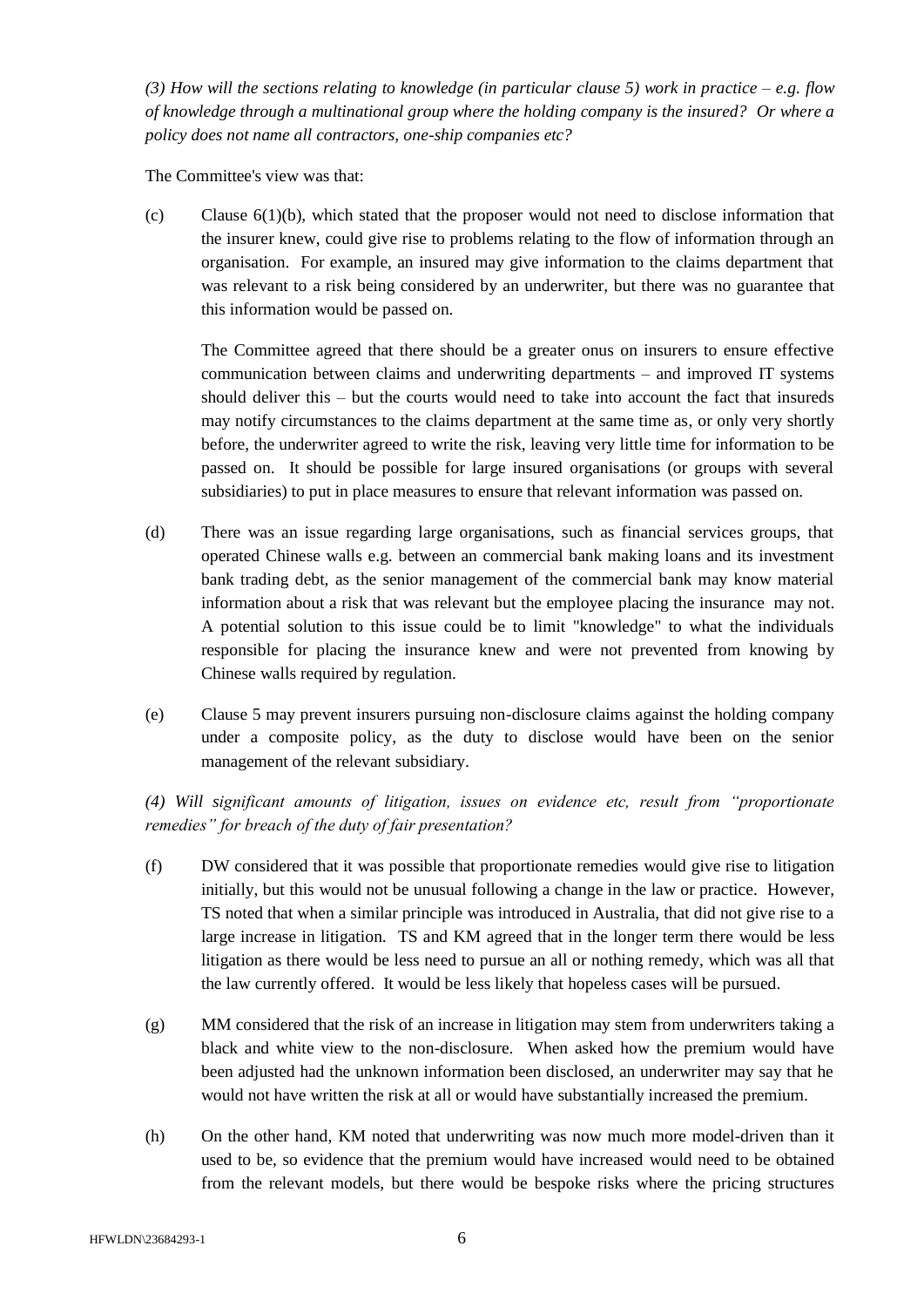were less defined. Disputes over the "true" premium in respect of these more bespoke risks would be more likely.

(i) It was considered that proportionate remedies should give the respective parties good scope to discuss a settlement, rather than pursuing a dispute all the way to judgment.

*(5) Do the damages for late payment provisions present a hazard to the market, e.g. in terms of speculative litigation, limitation and reserving matters? And do these provisions actually capture just what we understood the Law Commission wished to capture, bad mishandling of claims, or much more?* 

- (j) It was considered that the provisions may give rise to speculative litigation, although it was noted that there was no evidence of this practice in Scotland, where similar principles existed. It was thought that only more extreme cases would be pursued.
- 5.10 MM noted that he had spoken to Kees van der Klugt of the LMA. MM believed that, although the LMA had not originally been in favour of the broker and the insured being jointly and severally liable for premium, it may now be willing to accept this position.
- <span id="page-6-0"></span>5.11 RS stated that he had also been speaking to the LMA, the IUA and LIIBA separately, with the aim of securing a compromise on a reform of section 53 of the MIA. He reported that last week it had appeared that a consensus might be possible, which would have seen (i) section 53 continue to apply only to direct marine business, (ii) the broker and the insured being jointly and severally liable for premium and (iii) brokers and insurers able to contract out of section 53 on a bilateral basis (i.e. without the insured's agreement). RS noted that attempting a definition of "marine" may not be possible given the time pressure.
- 5.12 RS explained that the three organisations were concerned about the time pressure and had said that, although they could devote more time to agreeing a compromise, they were not convinced that there would be sufficient time for the relevant clauses to be prepared by the Parliamentary draftsman if a compromise was reached. DH considered that there would be time if a compromise was reached within the next month and was relatively straightforward (i.e. as outlined by RS [see paragraph [5.11\]](#page-6-0)).
- 5.13 RS hoped that the organisations would agree to the proposed compromise regarding joint and several liability, and the ability of parties to contract out bilaterally. He considered that the more contentious area would be what was included in the reforms, i.e. what constituted "marine" business. RS said that he would go back to the LMA, IUA and LIIBA to see if he could secure a compromise, and would let DH know how he got on.
- 5.14 RS suggested forming a sub-committee to review and provide feedback on the new clauses of the Bill as they were published. FM, MM, JP, DWebster and DWilkinson volunteered to be part of the sub-committee.

(b) The approach of the PRA and FCA to change of control of regulated firms

- 5.15 RS thanked JSmethurst and RDabir for attending the meeting. He invited them to discuss the approach of the PRA and the FCA to changes of control of regulated firms.
- 5.16 JSmethurst explained that both of the regulators had adopted new processes. The PRA now required the change of control application to be submitted in draft and a pre-meeting to be held. The PRA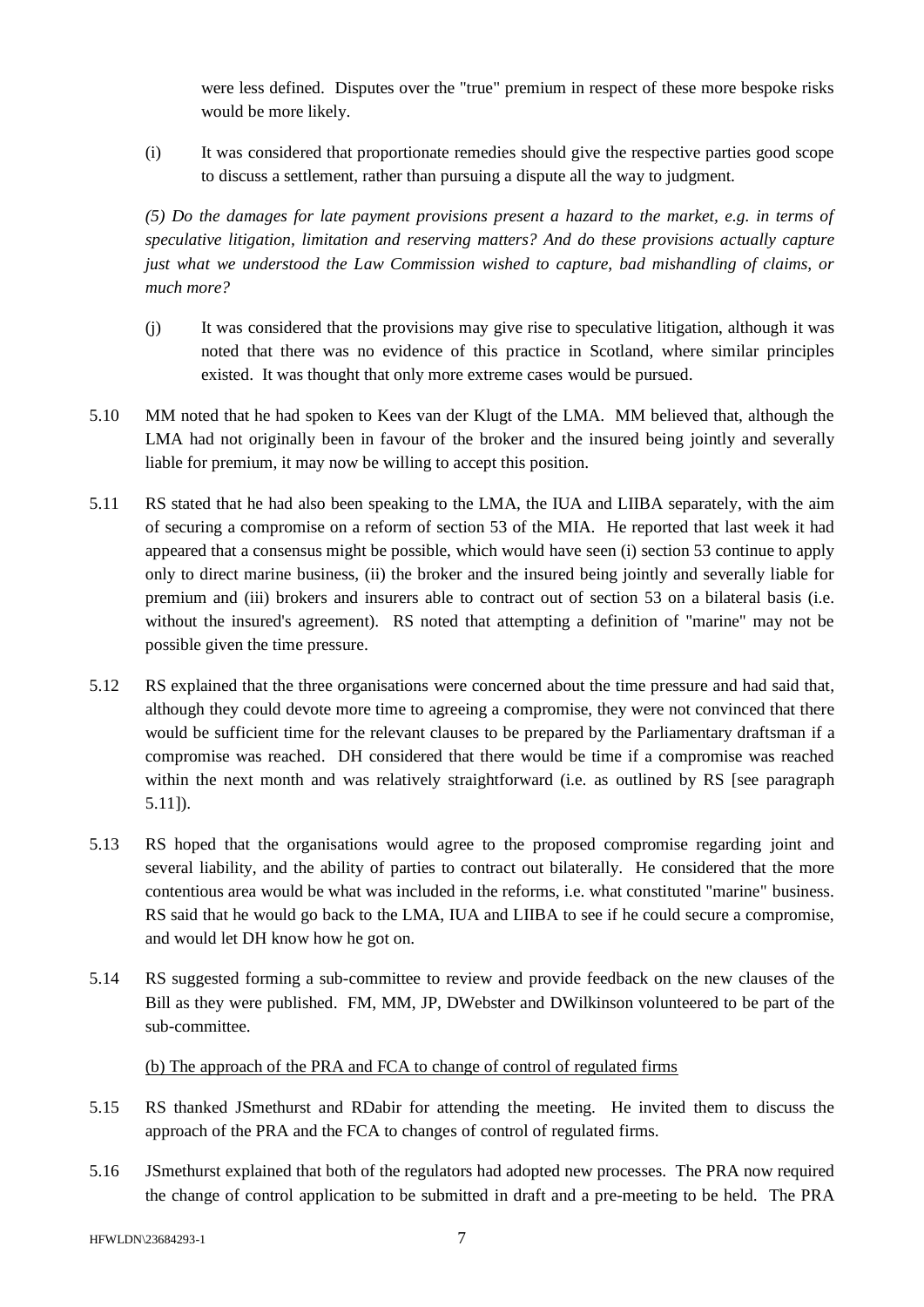tended to request further information, meaning that the pre-submission phase could last up to 8 weeks. JSmethurst stated that this process effectively side-stepped the statutory period in which the PRA was required to determine an application.

- 5.17 JSmethurst considered that the pre-completion phase also seemed to free the PRA from the restraints on the nature of the information it could request from an applicant. He reported that clients had been asked to provide due diligence (and accounting) reports to the PRA and that this request was becoming increasingly standard. To date, he had not been required to provide a due diligence report to the PRA, as it had been possible to reach a compromise, such as by arranging a meeting with the PRA or by sending it a description of the scope of the due diligence exercise.
- 5.18 JSmethurst considered that the PRA's request for the report created issues. First, due diligence reports were not prepared as regulatory audits. Second, a law firm may present issues differently in the report if it knew that the report would be shared with the PRA. Third, the sharing of a report could give rise to issues regarding privilege. MM noted that his colleagues had raised issues about confidentiality, privilege and what the PRA would use the report for.
- 5.19 JT noted that there was also a potential issue regarding freedom of information. He explained that there was a risk that information regarding a PRA-regulated company could be released by the "backdoor", as requests could be made to the PRA under the Freedom of Information Act 2000.
- 5.20 JSmethurst questioned why the PRA would want to see a due diligence report. He considered that the PRA would not need to see the report in order to conclude that full due diligence had been performed. It was noted that it also seemed strange that the PRA would want to see a report which had been prepared for a non-PRA regulated owner of a PRA-regulated company. JT agreed that the PRA's reasons for requesting due diligence reports were unclear. He believed that in some cases the PRA had asked for reports even where the acquisition had not gone ahead.
- 5.21 RS considered that providing full due diligence reports to the PRA would not be wise, as reports might contain commentary on senior management which was unflattering. He considered that, if firms were required to provide reports, reports could be made purely factual and the advice element could be provided in a letter of advice, which would not be as easy for the PRA to obtain.
- 5.22 JSmethurst wondered whether there was any scope for, or merit in, trying to agree with the PRA what a legitimate request in relation to due diligence may be. RS considered that there was, and explained that there were other Committees of the CLLS that may be interested in participating in such a discussion, such as the Regulatory Law Committee and the Financial Law Committee. JSmethurst and JT stated that they would be willing participate in any discussion with the PRA.

*[Update: JSmethurst met with Steven Lacey from the PRA in the week commencing 2 June 2014 and they had a general discussion on this subject. JSmethurst considers that the PRA recognises some of the issues raised by Freshfields and understands the point regarding privilege. JSmethurst reported that the PRA had confirmed to Freshfields that it would generally be prepared to accept a description of the scope of due diligence rather than requiring the report itself.]*

5.23 JSmethurst said that his partner was a member of the Regulatory Law Committee and had previously raised the matter at a Committee meeting, but that other members of the Committee had not experienced the issue. However, JSmethurst considered that it would be worth him raising it again with the Committee.